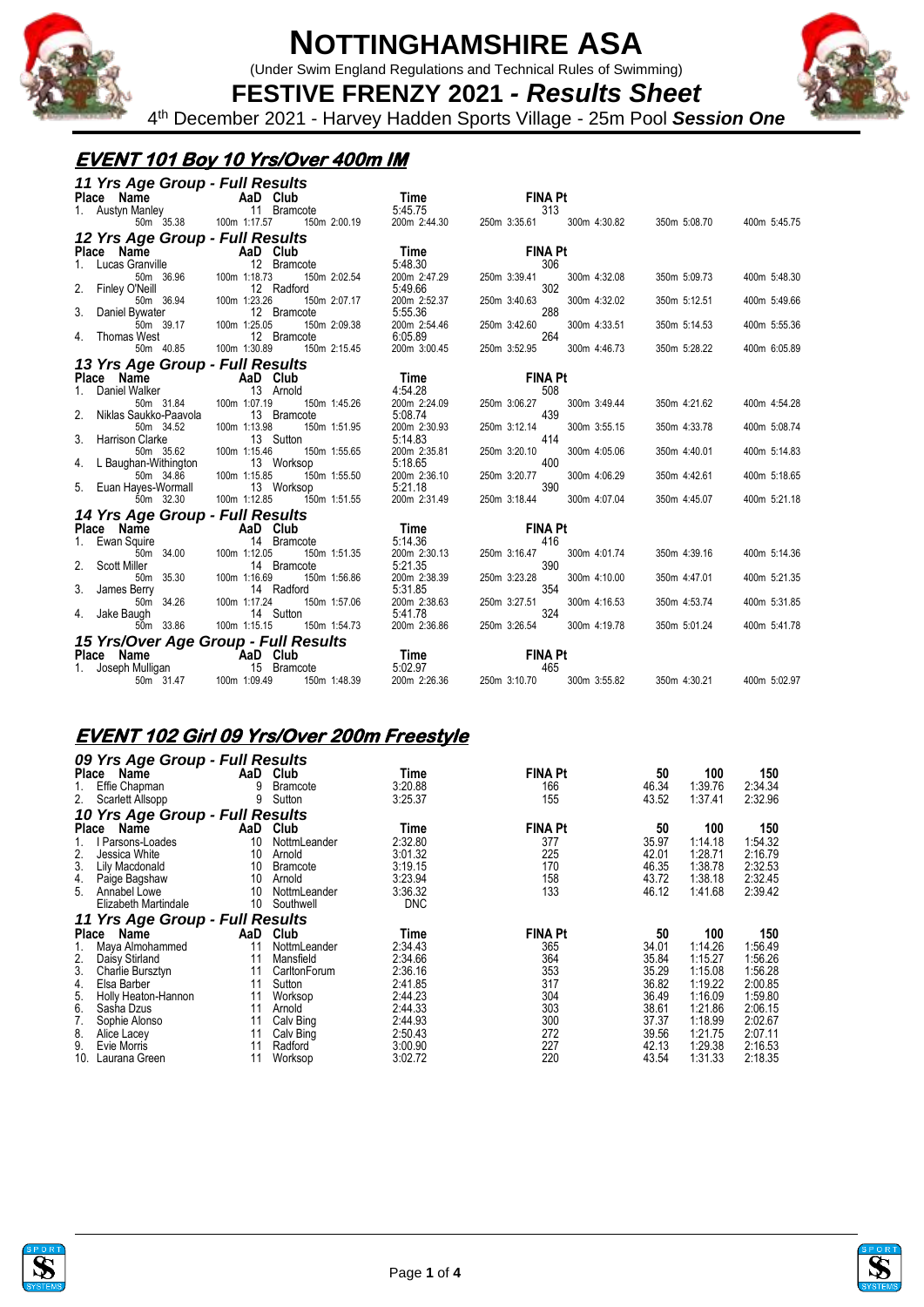

(Under Swim England Regulations and Technical Rules of Swimming)

**FESTIVE FRENZY 2021** *- Results Sheet* 4 th December 2021 - Harvey Hadden Sports Village - 25m Pool *Session One*

|              | 12 Yrs Age Group - Full Results       |                  |                                    |                    |                |                |                    |                    |
|--------------|---------------------------------------|------------------|------------------------------------|--------------------|----------------|----------------|--------------------|--------------------|
| <b>Place</b> | Name                                  |                  | AaD Club                           | Time               | <b>FINA Pt</b> | 50             | 100                | 150                |
| 1.           | Elissia Bowen                         | 12               | NottmLeander                       | 2:25.51            | 437            | 33.14          | 1:10.16            | 1:48.65            |
| 2.<br>3.     | Lexia Sharman<br>Charlotte Ashton     | 12<br>12         | Sherwood<br>Worksop                | 2:25.53<br>2:28.13 | 436<br>414     | 33.18<br>34.17 | 1:10.64<br>1:12.33 | 1:48.74<br>1:51.50 |
| 4.           | Abbey Turnbull                        | 12 <sup>12</sup> | CarltonForum                       | 2:29.63            | 401            | 33.88          | 1:12.81            | 1:52.66            |
| 5.           | Amy Walker                            | 12               | Worksop                            | 2:29.66            | 401            | 34.17          | 1:11.38            | 1:50.18            |
| 6.           | Poppy Westmorland                     | 12               | NottmLeander                       | 2:33.01            | 375            | 35.83          | 1:15.43            | 1:56.09            |
| 7.           | Hannah Martin                         |                  | 12 Bramcote                        | 2:33.74            | 370            | 36.77          | 1:16.26            | 1:55.71            |
| 8.           | Libby Rose                            | 12               | Radford                            | 2:34.54            | 364            | 35.98          | 1:14.97            | 1:54.50            |
| 9.           | Isla Mitchell                         | 12               | NottmLeander                       | 2:35.90            | 355            | 35.34          | 1:16.10            | 1:56.61            |
|              | 10. Libby Cooper                      | 12 <sup>12</sup> | Sherwood                           | 2:37.34            | 345            | 36.03          | 1:17.47            | 1:59.22            |
|              | 11. Lucy Harris                       | 12               | <b>Bramcote</b>                    | 2:40.36            | 326            | 37.21          | 1:18.60            | 2:00.41            |
|              | 12. Emily Wright<br>13. Evie Solomons | 12               | 12 NottmLeander<br>Worksop         | 2:40.90<br>2:49.36 | 323<br>277     | 36.15<br>38.99 | 1:17.17<br>1:21.96 | 1:59.25<br>2:07.02 |
|              | 14. Mataya Lee                        | 12               | Worksop                            | 2:53.23            | 259            | 36.06          | 1:18.85            | 2:07.80            |
|              | 15. Lauren Keeton                     | 12               | Worksop                            | 2:55.94            | 247            | 40.64          | 1:26.42            | 2:14.25            |
|              | 16. Isla Swain                        | 12               | Worksop                            | 2:58.12            | 238            | 39.81          | 1:25.37            | 2:13.57            |
|              | 17. Kirsten Hibbard                   |                  | 12 Worksop                         | 3:01.17            | 226            | 39.74          | 1:28.10            | 2:17.31            |
|              | 13 Yrs Age Group - Full Results       |                  |                                    |                    |                |                |                    |                    |
| <b>Place</b> | Name                                  |                  | AaD Club                           | Time               | <b>FINA Pt</b> | 50             | 100                | 150                |
| 1.           | Olivia Beard                          | 13               | <b>Bramcote</b>                    | 2:14.59            | 552            | 31.12          | 1:05.25            | 1:40.15            |
| 2.           | Ermita Balnyte                        | 13               | NottmLeander                       | 2:15.75            | 538            | 31.29          | 1:05.99            | 1:41.24            |
| 3.           | Philippa Hickman                      | 13               | CarltonForum                       | 2:17.90            | 513            | 31.91          | 1:07.04            | 1:42.68            |
| 4.           | Freya Gibbons                         | 13               | Mansfield                          | 2:19.05            | 500            | 31.43          | 1:06.80            | 1:43.40            |
| 5.           | Ruby Wetherill                        | 13               | NottmLeander                       | 2:21.44            | 475            | 31.46          | 1:07.33            | 1:45.19            |
| 6.           | Emma Rann                             | 13               | CarltonForum<br>13 NottmLeander    | 2:21.80            | 472            | 31.79          | 1:07.92            | 1:45.78            |
| 7.<br>8.     | <b>Harriet Dickerson</b>              | 13               | Bramcote                           | 2:23.54<br>2:25.90 | 455<br>433     | 32.98<br>34.39 | 1:08.12<br>1:11.67 | 1:45.96<br>1:49.34 |
| 9.           | Freya Jones<br>Sophie Smith           | 13               | Worksop                            | 2:26.67            | 426            | 31.43          | 1:09.09            | 1:48.01            |
|              | 10. Amelie Monger                     | 13               | Mansfield                          | 2:26.80            | 425            | 34.05          | 1:11.51            | 1:50.21            |
|              | 11. Neve Smithson                     | 13               | Bramcote                           | 2:37.56            | 344            | 36.84          | 1:16.62            | 1:57.85            |
| 12.          | Ferne Cawthorne                       | 13               | <b>Bramcote</b>                    | 2:43.50            | 308            | 36.56          | 1:17.04            | 1:59.85            |
|              | 13. Ruby Mandeville                   |                  | 13 NottmLeander                    | 2:46.28            | 292            | 37.44          | 1:19.46            | 2:03.50            |
| 14.          | Hannah Pascoe                         | 13               | Bramcote                           | 2:46.74            | 290            | 38.02          | 1:21.10            | 2:05.06            |
|              | 15. Isabella Anson                    | 13               | Worksop                            | 2:49.05            | 278            | 37.50          | 1:19.61            | 2:04.09            |
|              | 16. Isabel Heaton                     | 13               | Worksop                            | 2:53.10            | 259            | 36.14          | 1:20.35            | 2:09.30            |
|              |                                       |                  |                                    |                    |                |                |                    |                    |
|              | Darcie Taylor                         |                  | 13 NottNorthern                    | <b>DNC</b>         |                |                |                    |                    |
|              | 14 Yrs Age Group - Full Results       |                  |                                    |                    |                |                |                    |                    |
| <b>Place</b> | <b>Name</b>                           | AaD              | Club                               | Time               | <b>FINA Pt</b> | 50             | 100                | 150                |
| 1.           | Shae Stewart                          | 14               | <b>Bramcote</b>                    | 2:12.47            | 579            | 30.54          | 1:03.96            | 1:38.33            |
| 2.           | <b>Emily Parkins</b>                  | 14               | NottmLeander                       | 2:14.21            | 557            | 30.91          | 1:05.63            | 1:40.81            |
| 3.           | Jessica Cater                         | 14               | <b>Bramcote</b>                    | 2:15.06            | 546            | 31.44          | 1:05.51            | 1:40.55            |
| 4.<br>5.     | Rebecca Darrington                    | 14<br>14         | Mansfield<br>Bramcote              | 2:15.16<br>2:22.79 | 545<br>462     | 30.31          | 1:04.21<br>1:08.92 | 1:39.78<br>1:46.27 |
| 6.           | Nancy Read<br>Izzy Lee                | 14               | Worksop                            | 2:23.19            | 458            | 32.61<br>32.16 | 1:07.48            | 1:45.15            |
| 7.           | Sophia Fidler                         | 14               | Radford                            | 2:24.59            | 445            | 32.61          | 1:09.29            | 1:47.55            |
| 8.           | Lola Halmshaw                         | 14               | Radford                            | 2:25.55            | 436            | 32.04          | 1:09.27            | 1:48.32            |
| 9.           | Imogen Stamp                          | 14               | Radford                            | 2:25.71            | 435            | 32.97          | 1:09.75            | 1:48.12            |
|              | 10. Lily Kirkwood                     |                  | 14 Worksop                         | 2:39.24            | 333            | 36.13          | 1:15.55            | 1:57.54            |
|              | 11. Amelia Finch                      |                  | 14 NottmLeander                    | 2:48.57            | 281            | 36.34          | 1:19.07            | 2:04.71            |
|              | 15 Yrs/Over Age Group - Full Results  |                  |                                    |                    |                |                |                    |                    |
| <b>Place</b> | <b>Name</b>                           | AaD              | Club                               | Time               | <b>FINA Pt</b> | 50             | 100                | 150                |
| 1.           | Samantha Coleman                      | 16               | NottmLeander                       | 2:09.21            | 624            | 29.72          | 1:02.13            | 1:35.93            |
| 2.           | Jessica Li                            |                  | 16 NottmLeander                    | 2:09.22            | 624            | 29.92          | 1:03.22            | 1:36.97            |
| 3.           | Emma Tereza Demandt                   | 15               | Bramcote                           | 2:13.28            | 568            | 30.69          | 1:04.62            | 1:39.53            |
| 4.<br>5.     | Erin Lee<br>Chloe Daybell             | 15               | <b>Bramcote</b><br>16 NottmLeander | 2:14.27<br>2:17.04 | 556            | 30.67<br>30.86 | 1:04.59<br>1:06.48 | 1:39.51<br>1:42.21 |
| 6.           | Giselle De Ponte                      | 16               | NottmLeander                       | 2:18.20            | 523<br>510     | 30.67          | 1:05.21            | 1:41.37            |
| 7.           | Ella Starling                         | 15               | Worksop                            | 2:21.37            | 476            | 32.03          | 1:07.98            | 1:44.34            |
| 8.           | Eleanor Watson                        |                  | 17 Arnold                          | 2:21.85            | 471            | 31.00          | 1:06.37            | 1:43.56            |
| 9.           | <b>Molly Etherington</b>              | 15               | Sutton                             | 2:24.63            | 445            | 32.21          | 1:09.31            | 1:47.21            |
|              | 10. Jessica Wright                    |                  | 15 Bramcote                        | 2:24.77            | 443            | 31.74          | 1:08.34            | 1:47.72            |
|              | 11. Ellie Smeeton                     |                  | 18 Worksop                         | 2:25.78            | 434            | 33.13          | 1:10.00            | 1:48.26            |
|              | 12. Isobel Dobson                     | 15               | Worksop                            | 2:29.81            | 400            | 34.44          | 1:11.42            | 1:50.57            |
|              | 13. Myleece Quirke                    | 17               | NottmLeander                       | 2:31.10            | 390            | 33.30          | 1:10.98            | 1:50.79            |
|              | 14. Hannah Maybury<br>15. Evie Powell | 20<br>15         | Uni of Nott<br>Radford             | 2:35.49<br>3:00.21 | 358            | 34.21<br>40.01 | 1:13.60<br>1:25.75 | 1:54.94            |
|              | 16. Marzena Cawthorne                 |                  | 15 Bramcote                        | 3:01.19            | 230<br>226     | 38.98          | 1:23.35            | 2:13.78<br>2:11.72 |



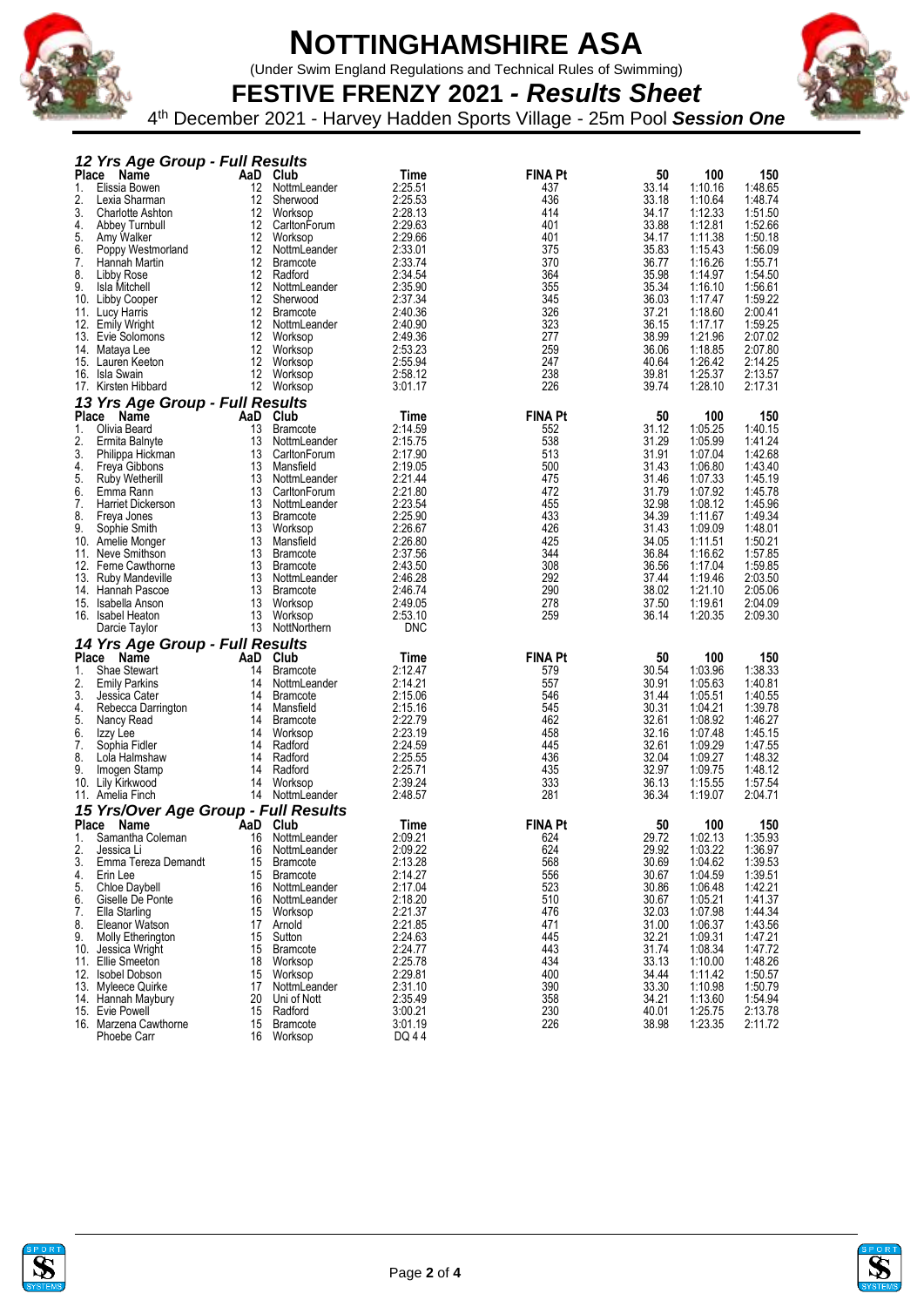

(Under Swim England Regulations and Technical Rules of Swimming)



**FESTIVE FRENZY 2021** *- Results Sheet* 4 th December 2021 - Harvey Hadden Sports Village - 25m Pool *Session One*

## **EVENT 103 Boy 09 Yrs/Over 100m Butterfly**

| 11 Yrs Age Group - Full Results |                                              |          |                              |                       |                |       |  |  |  |  |  |
|---------------------------------|----------------------------------------------|----------|------------------------------|-----------------------|----------------|-------|--|--|--|--|--|
| Place                           | Name                                         |          | AaD Club                     | Time                  | <b>FINA Pt</b> | 50    |  |  |  |  |  |
| 1.                              | <b>Thomas Baker</b>                          | 11       | Bramcote                     | 1:35.37               | 128            | 43.87 |  |  |  |  |  |
| 2.                              | Harry Meads                                  | 11       | Calv Bing                    | 1:43.93               | 99             | 42.84 |  |  |  |  |  |
| 3.                              | Jack Mandeville                              | 11       | NottmLeander                 | 1:44.12               | 98             | 47.46 |  |  |  |  |  |
|                                 | 12 Yrs Age Group - Full Results              |          |                              |                       |                |       |  |  |  |  |  |
|                                 | Place Name                                   |          | AaD Club                     | Time                  | <b>FINA Pt</b> | 50    |  |  |  |  |  |
| 1.                              | <b>Thomas Swales</b>                         | 12       | Sutton                       | 1:04.56               | 413            | 30.69 |  |  |  |  |  |
| 2.                              | Jack Welbourne                               | 12       | CarltonForum                 | 1:13.97               | 274            | 35.49 |  |  |  |  |  |
| 3.                              | Joel Harby                                   | 12       | Sherwood                     | 1:16.02               | 252            | 36.86 |  |  |  |  |  |
| 4.                              | Oscar Ferrar                                 | 12       | NottmLeander                 | 1:19.59               | 220            | 36.28 |  |  |  |  |  |
| 5.                              | Oliver Smith                                 |          | 12 Falcon Nttm               | 1:20.62               | 212            | 37.71 |  |  |  |  |  |
| 6.                              | David Bucur                                  | 12       | Worksop                      | 1:27.17               | 167            | 37.88 |  |  |  |  |  |
| 7 <sub>1</sub>                  | Nathan Chita                                 | 12       | NottmLeander                 | 1:28.85               | 158            | 38.49 |  |  |  |  |  |
| 8.                              | Rishan Chuhan                                |          | 12 Sherwood                  | 1:29.82               | 153            | 42.39 |  |  |  |  |  |
|                                 | 13 Yrs Age Group - Full Results              |          |                              |                       |                |       |  |  |  |  |  |
|                                 | Place Name                                   |          | AaD Club                     | Time                  | <b>FINA Pt</b> | 50    |  |  |  |  |  |
| 1.                              | <b>Harrison Clarke</b>                       | 13       | Sutton                       | 1:11.35               | 305            | 34.12 |  |  |  |  |  |
| 2.                              | Jamie Love                                   | 13       | Mansfield                    | 1:12.23               | 294            | 33.60 |  |  |  |  |  |
| 3.                              | Jared Collins                                | 13       | Sutton                       | 1:13.01               | 285            | 34.55 |  |  |  |  |  |
| 4.                              | Callum Murphy                                |          | 13 Arnold                    | 1:28.03               | 162            | 37.64 |  |  |  |  |  |
| 5.                              | Joshua Jeacock                               |          | 13 NottmLeander              | 1:30.98               | 147            | 42.28 |  |  |  |  |  |
|                                 |                                              |          |                              |                       |                |       |  |  |  |  |  |
|                                 |                                              |          |                              |                       |                |       |  |  |  |  |  |
|                                 | 14 Yrs Age Group - Full Results              |          |                              |                       |                |       |  |  |  |  |  |
|                                 | Place Name                                   |          | AaD Club                     | Time                  | <b>FINA Pt</b> | 50    |  |  |  |  |  |
| 1.                              | Daniel Oyaide-Nicholls                       |          | 14 NottmLeander              | 1:02.02               | 465            | 29.91 |  |  |  |  |  |
| 2.                              | Jake Franse                                  |          | 14 Worksop                   | 1:05.92               | 388            | 30.99 |  |  |  |  |  |
| 2.                              | Reuben Fox                                   | 14       | CarltonForum                 | 1:05.92               | 388            | 31.44 |  |  |  |  |  |
| 4.                              | Laurel Roberts-Burrell                       |          | 14 NottmLeander              | 1:07.46               | 362            | 32.57 |  |  |  |  |  |
| 5.                              | Jacob Milward                                |          | 14 Radford                   | 1:09.85               | 326            | 32.86 |  |  |  |  |  |
| 6.                              | Lewis Wall                                   | 14       | Kimberley                    | 1:16.69               | 246            | 35.05 |  |  |  |  |  |
| 7 <sup>1</sup>                  | <b>Connor Beales</b>                         | 14       | Radford                      | 1:17.37               | 239            | 34.27 |  |  |  |  |  |
|                                 | James Blackman-Edney                         |          | 14 Calv Bing                 | <b>DNC</b>            |                |       |  |  |  |  |  |
|                                 |                                              |          |                              |                       |                |       |  |  |  |  |  |
| <b>Place</b>                    | 15 Yrs/Over Age Group - Full Results<br>Name |          | AaD Club                     | <b>Time</b>           | <b>FINA Pt</b> | 50    |  |  |  |  |  |
| 1.                              |                                              | 17       | NottmLeander                 | 59.63                 | 524            | 27.81 |  |  |  |  |  |
|                                 | G Oyaide-Nicholls                            | 17       | CarltonForum                 | 59.76                 | 520            | 28.07 |  |  |  |  |  |
| 2.                              | Kyle Merryweather                            |          |                              |                       |                |       |  |  |  |  |  |
| 3.                              | Connor Byron                                 | 16       | NottmLeander                 | 1:03.07               | 443            | 29.24 |  |  |  |  |  |
| 4.                              | Henry Pawson                                 |          | 17 NottmLeander              | 1:03.17               | 440            | 28.98 |  |  |  |  |  |
| 5.                              | Oliver Rann                                  |          | 16 CarltonForum              | 1:04.18               | 420            | 29.45 |  |  |  |  |  |
| 6.                              | <b>Barnaby Read</b>                          |          | 16 Bramcote                  | 1:06.60               | 376            | 31.18 |  |  |  |  |  |
| 7.                              | Sammy Rahimzadeh                             |          | 16 Radford                   | 1:07.22               | 365            | 32.19 |  |  |  |  |  |
| 8.                              | <b>William Francis</b>                       | 17       | NottmLeander                 | 1:07.87               | 355            | 29.86 |  |  |  |  |  |
| 9.                              | Daniel McLeman<br>Kris Moodley               | 17<br>19 | NottmLeander<br>NottmLeander | 1:10.51<br><b>DNC</b> | 317            | 33.95 |  |  |  |  |  |